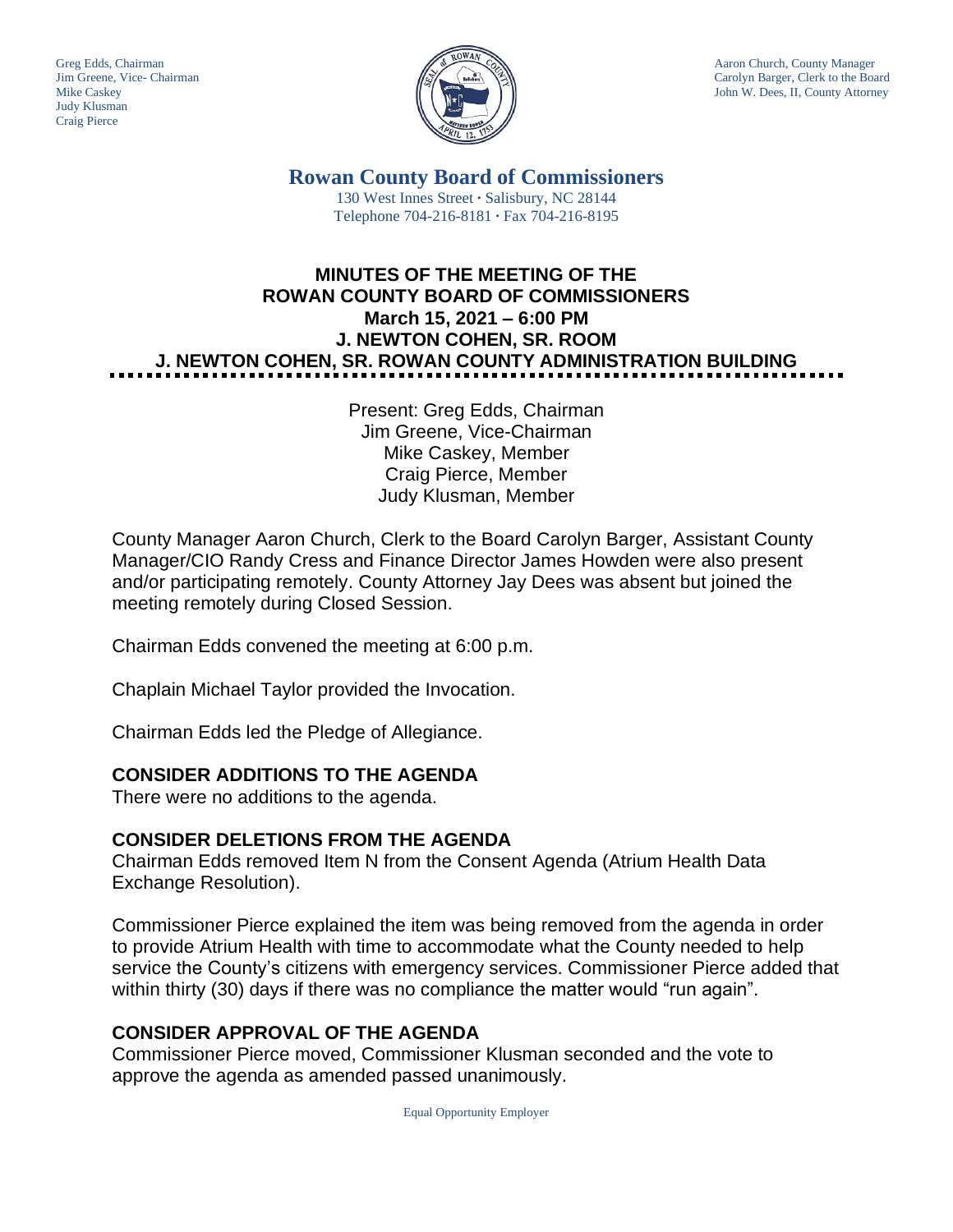# **CONSIDER APPROVAL OF THE MINUTES**

Commissioner Greene moved, Commissioner Pierce seconded and the vote to approve the minutes of the March 1, 2021 Commission Meeting passed unanimously.

# **1. CONSIDER APPROVAL OF CONSENT AGENDA**

The Consent Agenda consisted of the following:

- A. Rowan County Health Department Vaccine Distribution Plan
- B. Rowan County Health Department Health Education Program Manager Position
- C. Eastern Fence Request
- D. Ratify PDS 01-14 Amendment: Rowan Summit
- E. Rowan County Health Department Environmental Health Report
- F. Woodleaf Park Master Plan
- G. Tax Refunds for Approval
- H. Ratify New Road Name Pop Eller Dr
- I. Schedule Public Hearing for Z 01-21 for April 5, 2021
- J. Surplus Vehicle
- K. EMPG Grant Application Update
- L. Employee Health Insurance
- M. Proclamation April 2021 North Carolina 811 Safe Digging Month
- N. Atrium Health Data Exchange Resolution (this item was deleted from the Consent Agenda)
- O. FY20 EMPG Agreement Amendment
- P. County Manager Professional Development

# **2. PUBLIC COMMENT PERIOD**

Chairman Edds opened the Public Comment Period to entertain comments from any citizens wishing to address the Board. With no one coming forward or having phoned in, Chairman Edds closed the Public Comment Period.

### **3. PUBLIC HEARING & SUMMARY PRESENTATION – EDC "PROJECT ACDC"**

Scott Shelton, Vice President of the Economic Development Commission (EDC), presented the summary for the proposed expansion of Project ACDC (Project) in Rowan County. The company behind the Project was an advanced manufacturer that employed a large number of people in the community. The owners were evaluating its existing locations for the placement of an expansion that would allow them to meet the increasing demand for their product. The expansion would create 75 new jobs over the next two (2) years and the company would invest approximately \$28 million into the chosen location through improvements to the existing facility and major equipment upgrades. The improvements would be completed by the end of 2022.

Mr. Shelton highlighted the requested assistance for a Level 1 Grant under the County's Investment Grant Program and also the projected outcomes: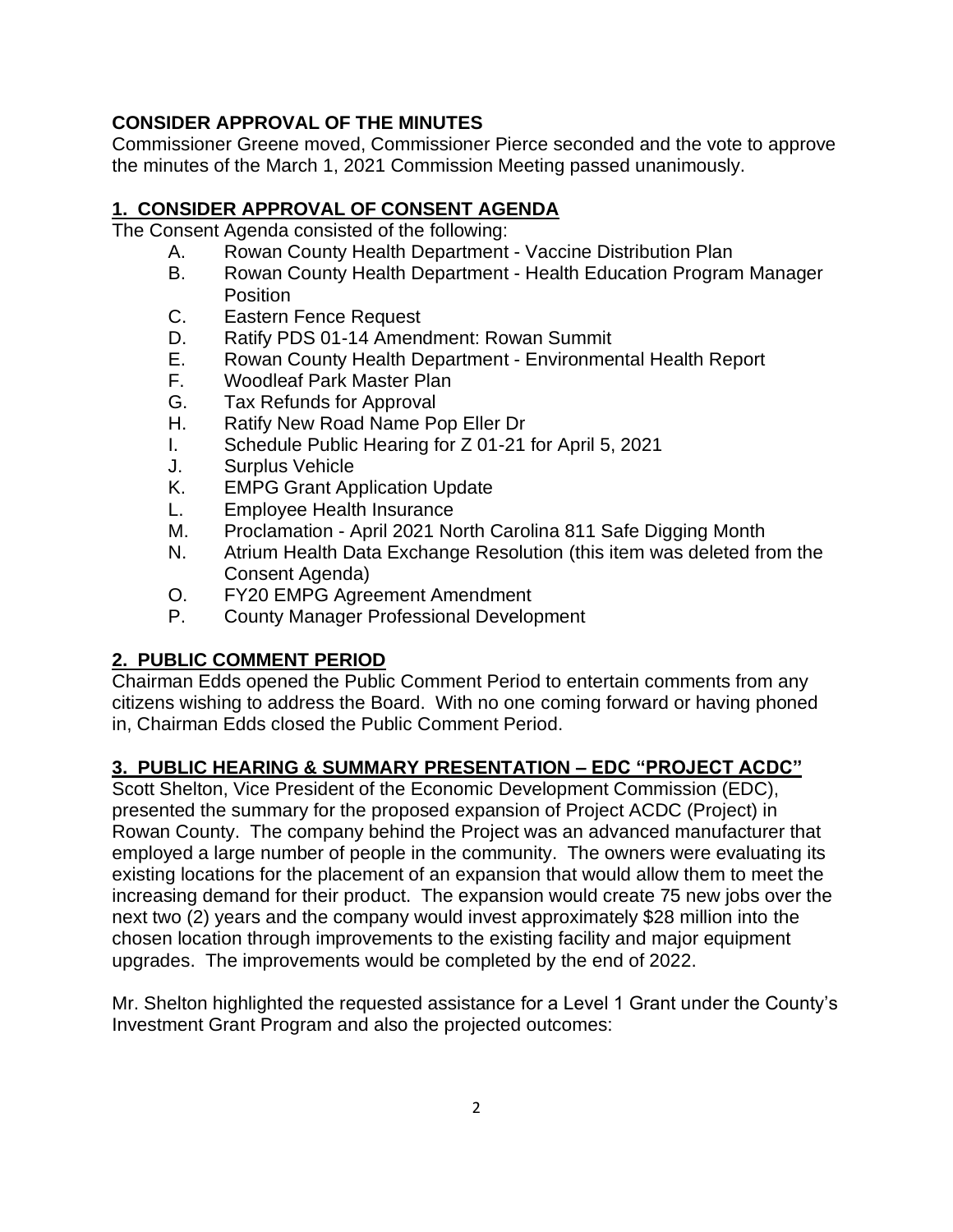- During the five incentivized years, Rowan County would collect \$814,906 in revenue and provide incentive grants totaling \$611,180. The County would retain \$203,726 of revenue during this five-year period.
- During the five non-incentivized years, Rowan County would collect a total of \$489,443 in revenue.
- Modeled with a 10-year horizon, Rowan County would stand to collect an estimated \$1,304,349, disburse grants totaling \$611,180 and retain an estimated \$693,169 of new revenue.

Potential State incentives were as follows:

- The company was seeking a \$500,000 Building Reuse Grant (BRG) from the State for the project
- The County would need to apply for the grant on the company's behalf
- A resolution authorizing the submission of a BRG was in the agenda packet
- The required 5% local match for the grant (\$25,000) would be satisfied through
- the County's Level 1 Grant
- As a condition of applying for the grant on the company's behalf, the County would require a promissory note from the property owner, secured by either a deed of trust or a letter of credit

The EDC requested the County consider hiring a professional grant administrator for the BRG.

In closing, Mr. Shelton said the project appeared to have a lengthy list of benefits and no apparent liabilities. If Rowan County were chosen, Project ACDC would create a total of 75 new full-time jobs, as well as add \$28 million to the County's tax base. The project would also generate approximately \$693,000 of new tax revenue for the County over a ten-year period.

The requested actions by the Board were:

- A Level 1 Grant for Project ACDC (75% over 5 years)
- Submission of a \$500,000 Building Reuse Grant application to the State of NC
- Authorization to hire a professional grant administrator to administer the Rural Building Reuse Grant
- Authorization of the County Chairman, County Manager and staff to execute the grant application and other BRG documents

Chairman Edds opened the public hearing to receive citizen input regarding the Project. With no one wishing to address the Board, Chairman Edds closed the public hearing.

Following a brief question and answer period, Commissioner Pierce moved to approve the incentive grant for Project ACDC along with all requested actions as outlined by Mr. Shelton. The motion was seconded by Commissioner Klusman and carried unanimously.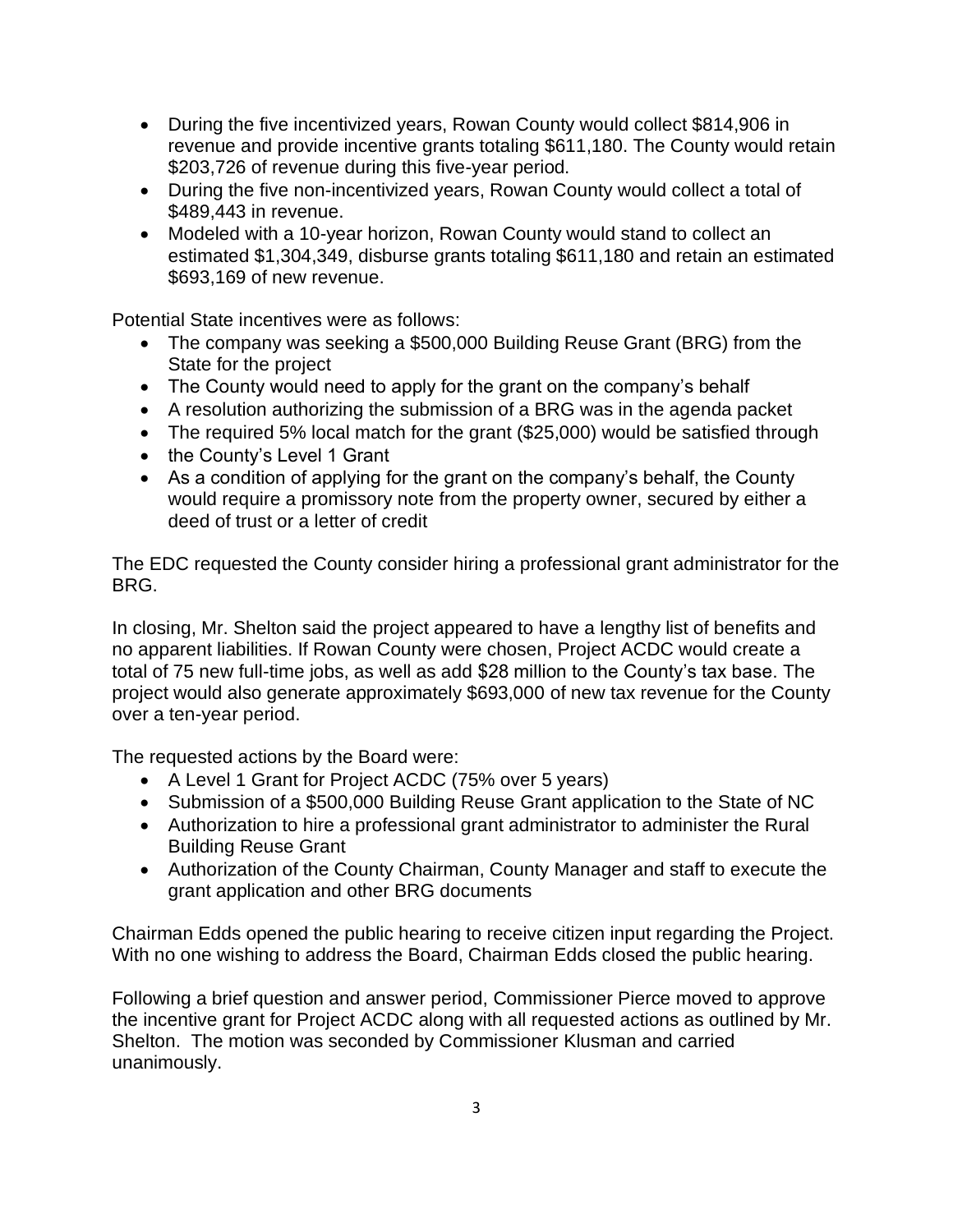### **4. PUBLIC HEARING: ZTA 02-19 SOLAR ENERGY SYSTEMS & MISCELLANEOUS TEXT AMENDMENTS WITH LAND USE PLAN RECOMMENDATIONS**

Planning Director Ed Muire presented the background and the proposed text amendments for ZTA 02-19 regarding Solar Energy Systems and miscellaneous text.

Mr. Muire said the Solar Moratorium Draft 1.6 was an excerpt of the County's Zoning Ordinance specific to the text amendments recommended by the Planning Board. The proposed zoning text amendments for consideration appeared as bold italic underlined with deletions as double strikethrough text.

Topics and issues for further study as requested by the Board of Commissioners during regular session on March 1, 2021 were listed as follows with staff commentary. As applicable, suggested text for consideration was offered in the subset of the public hearing Draft 1.6 and appears as bold italic underlined with deletions as strikethrough text.

Mr. Muire provided a power point as he reviewed the recommended text amendments. The Commissioners asked questions of Mr. Muire and also offered additional suggestions as he went through the presentation. The information in the agenda packet was as submitted as follows:

\*Requiring approval from NC Utilities Commission prior to applying to Rowan County

*Commentary*: Proposed amendments to the Conditional Use Permit (CUP) section (21-60(4)b) on page 80 require the applicant to provide its Certificate of Public Convenience (CPCN) for any site over 2 MW and Report of Proposed Construction for facilities under 2MW. In Staff opinion, this effectively requires the NCUC review and approve an application prior to making a local CUP application. This similar requirement was not included in the Conditional District (CD) standards until the Planning Board's Courtesy Hearing and only then, it was recommended "optional" to the extent that if an applicant had NCUC approval they could provide the items (i) relevant studies, reports, etc.; (ii) intent to interconnect; (iii) CPCN. If the Commission wants to make this a CD

requirement as well, the proposed amendment to Section 21-64(a)6 on page 100 line 28 would appear as below:

#### Suggested Text: *Supplementary Materials.* **As applicable**, *the applicant shall provide the following with the conditional district permit application*:

Rationale: Requiring a CPCN or similar approval from NCUC for both CUPs and CDs will likely ensure utility scale applications are not speculative and have been evaluated by state agencies for general oversight. Furthermore, the County will have some perspective as to the extent or scale of the proposed project. As a reminder, NCUC approval does not preempt Rowan County's zoning authority. e\*Can an application include multiple tracts to create system areas to circumvent the requirements *Commentary*: As there is no proposed ordinance standard limiting size for conditional district zonings, this situation may only occur in IND conditional use permit application requests. If the Commission has a concern about this item, it may opt to establish an ordinance requirement, as opposed to a land use recommendation, limiting the maximum system area size for RA and CBI (CD) applications also. If doing so, Staff opinion is that maximum system area sizes should differ between a CUP and CD consideration, i.e. fifty (50) acres should not be the maximum size in both scenarios. Consider a scheme that adjusts the system area size relative to district desirability, e.g. systems in RA(CD) to one hundred (100) acres; CBI(CD) to fifty (50) acres and IND(CUP) system area size to twenty-five (25) acres; or some variation thereof.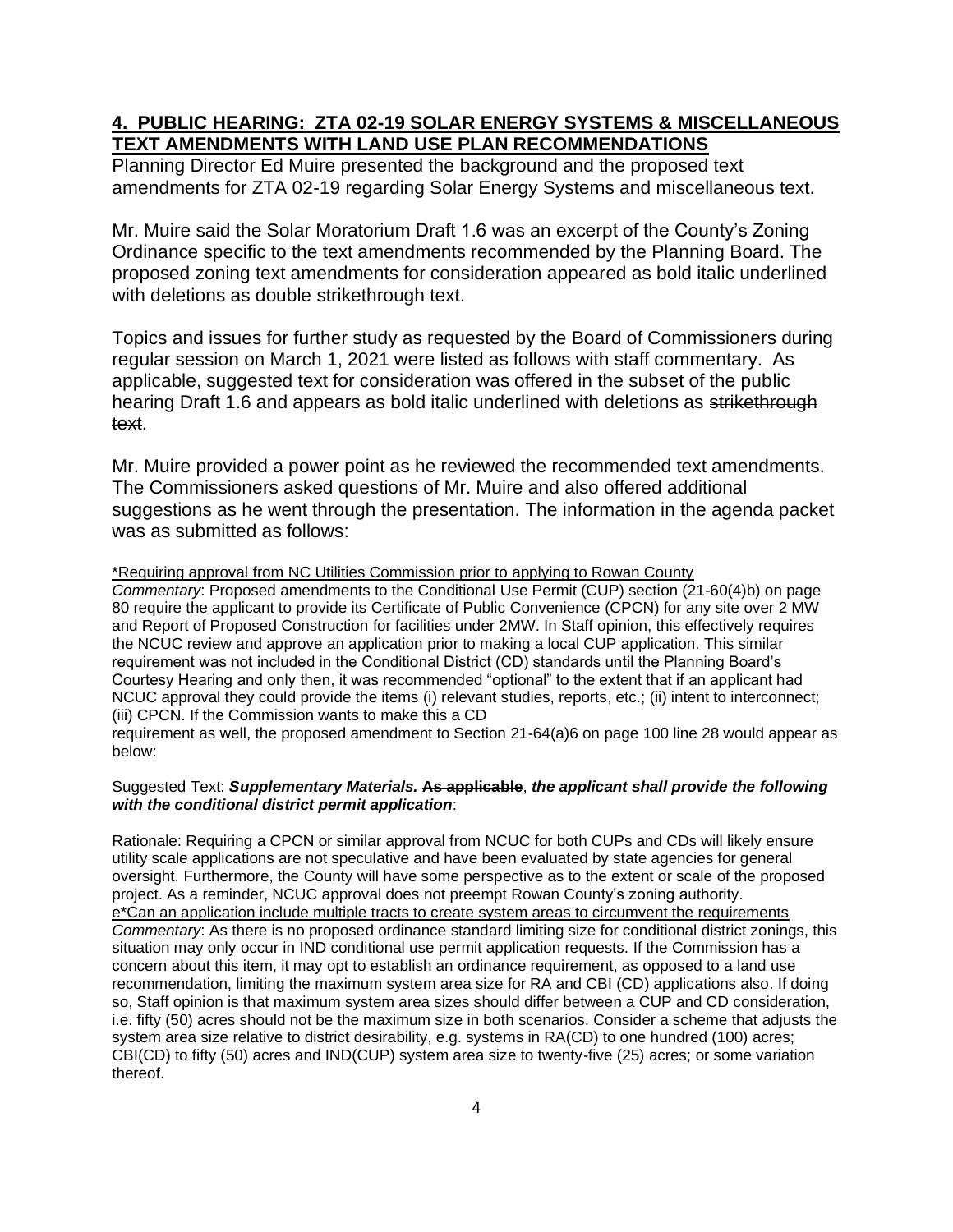This amendment would only be applicable to the CUP standards in Section 21-60(4)b(3) on page 79 lines 36/37 as it establishes a maximum acreage for system area. *Suggested Text*: *Size.* **Regardless of tract size**, *To preserve industrial properties for job creation, tax base and economic development opportunities, the maximum system area per utility scale solar energy system application shall be no greater than fifty (50) twenty-five (25) acres. For purposes of delineating setbacks and calculating size, the system area may consist of a single or multiple non-contiguous fenced areas on a parcel(s).*

This amendment would create another CD standard in Section 21-64(4)a on pages 100-101 as it establishes a maximum acreage for system area.

*Suggested Text*: *Size. To maintain rural character and commercially viable corridors, the maximum system area per utility scale solar energy system application shall be no greater than one hundred (100) acres in Rural Agricultural (RA) and fifty (50) acres in Commercial, Business, Industrial (CBI) districts. For purposes of delineating setbacks and calculating size, the system area may consist of a single or multiple non-contiguous fenced areas on a parcel(s)*.

#### \*Will the County receive notice of financial surety lapse or sale of a utility scale system

Commentary: The three (3) options for posting financial surety are cash; surety bond and irrevocable letter of credit. Using the latter two (2), the County can can protect its interests in a decommissioning bond or a letter of credit, as the bonding company or bank are both required to send notice of any intent to release or modify the bond or letter of credit.

Ownership of real property through a request for notice can be filed with Register of Deeds, but there is no mechanism to track the sale of business personal property prior to such sale due to the nature of the assets (solar array/panels and mechanical equipment). A permit condition may require the applicant to provide the County a notice of sale of assets, although it may be difficult to enforce if this occurs frequently. Where real property is owned by an individual and leased to a solar company, the solar assets can be transferred without any public notice either by an asset purchase or by purchase of the company itself. At the risk of a 10% penalty, the tax office receives notice of the sale of business personal property by the previous owner, otherwise.

#### \*360 day period of no power being produced / Up-fitting of panels

Concern: This standard is associated with implementing decommissioning of a facility when it no longer produces power and the question is whether this would allow a facility to have "one or two panels" operating and not be subject to decommissioning actions. Related, the County would like to ensure the longevity of a facility and its continued operation thru the replacement of broken or inefficient panels with new units.

Commentary: The County's approach toward conditioning approval of these land uses tends to focus on appearance and location, i.e. setbacks, size, screening, etc. as opposed to power produced. As such, it may be difficult to incorporate a percentage standard for establishing a threshold for which a system is no longer in operation. In this case, "no power" means the system is not producing energy for a 360 continuous day period. This time period of inactivity is identical to the manner the zoning ordinance deems land uses discontinued or abandoned. That being said, an option may be to require an "efficiency analysis" be provided at the time of bond or surety renewal.

#### \*Require renewal of surety bond or letter of credit

*Commentary*: Due to the purported 20-25 year lifespan of these facilities, the Commission wanted the ability to have the cost estimates for decommissioning reevaluated at the ten year (10) anniversary and every five (5) years thereafter.

This proposed amendment would be applicable to Section 21-60(4)b(7)i on page 80 and Section 21- 64(a)5 on page 101.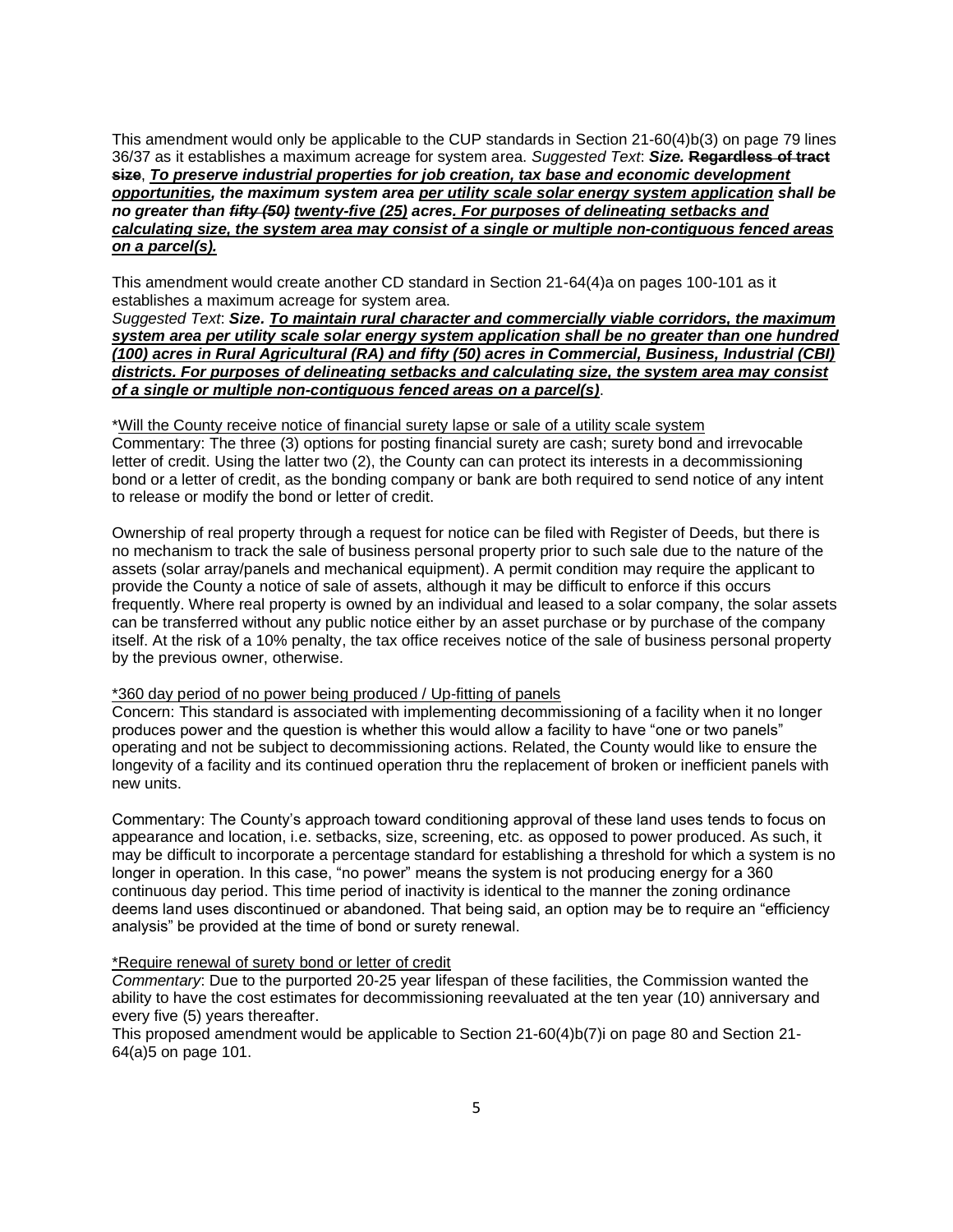*Suggested Text: The applicant shall provide a decommissioning plan that includes a cost estimate and salvage values prepared by an NC Professional Engineer having professional credentials, recognized expertise or specialization in construction and removal of similar facilities detailing how the solar energy system will be removed and system area will be reasonably restored to its original condition in the event it does not produce energy for a three hundred sixty (360) day continuous basis. Acceptance of the decommissioning plan and cost estimates by Rowan County shall be subject to independent review by an NC Professional Engineer of the County's selection. Prior to permitting, the applicant shall provide Rowan County financial surety at 1.25 times the mutually agreed cost estimate amount,. Renewable bonds are expected to provide updated estimates and reflect changes due to labor costs, demolition practices, etc. minus fifty percent (50%) of the salvageable value, which will remain in effect for the first ten (10) years of operation.*

*An updated decommissioning plan detailing costs and salvageable values shall be submitted to the Planning Department at least six (6) months prior to the ten-year anniversary of installation and six (6) months prior to every five (5) year anniversary thereafter. In addition to the updated decommissioning plan submittals, the system owner shall provide an analysis of the power produced annually by the facility; an operational efficiency and status report of the panels and equipment; and any intended upgrades or replacements of panels, equipment, etc. Acceptance of the updated plans and estimates by Rowan County shall be subject to independent review by an NC Professional Engineer of the County's selection. A new financial surety at 1.25 times the mutually agreed cost estimate amount, minus fifty percent (50%) of the salvageable value, shall be provided by the owner / operator to Rowan County for the time period associated with the updated plan.* 

*The system owner / operator may request an extension of the 360 day period to prevent execution of the Decommissioning Plan. The request shall be considered in the same manner as approval was granted.*

#### \*Decommissioning Plan contents

*Commentary*: The notion of providing a decommissioning plan is a given, but the contents of a plan will likely differ among applicants. As such Staff suggests utilizing the attached template decommissioning plan from the NC Solar Template Model Ordinance as a basis.

This proposed addition would be applicable to Section 21-60(4)b(7)i on page 80 and Section 21- 64(a)5 on page 101.

*Suggested Text*: *At a minimum, the contents of the decommissioning plan shall include the cost estimates referenced herein and information found in the NC Template Solar Ordinance's Example Decommissioning Plan updated to reflect the site's locational attributes. This plan shall be recorded in the Rowan County Register of Deeds prior to construction of the site.*

#### \*Land Use Plan recommendations

*Commentary*: Areas of the County that have poor soils or building / septic constraints may also be in a corridor or area the County is interested in extending utilities that overcome the soil limitations. As such, modifying these policies may be warranted.

#### *Suggested Text*: *Subject to potential utility extension(s), Sites having identified poor soils or building / septic constraints are generally encouraged for selection.*

#### *Areas currently served or having the potential to be served by water and sewer infrastructure are not preferred locations.*

Furthermore, if the system acreage suggested changes proposed herein are accepted, it will be necessary to eliminate the land use plan recommendation, which states: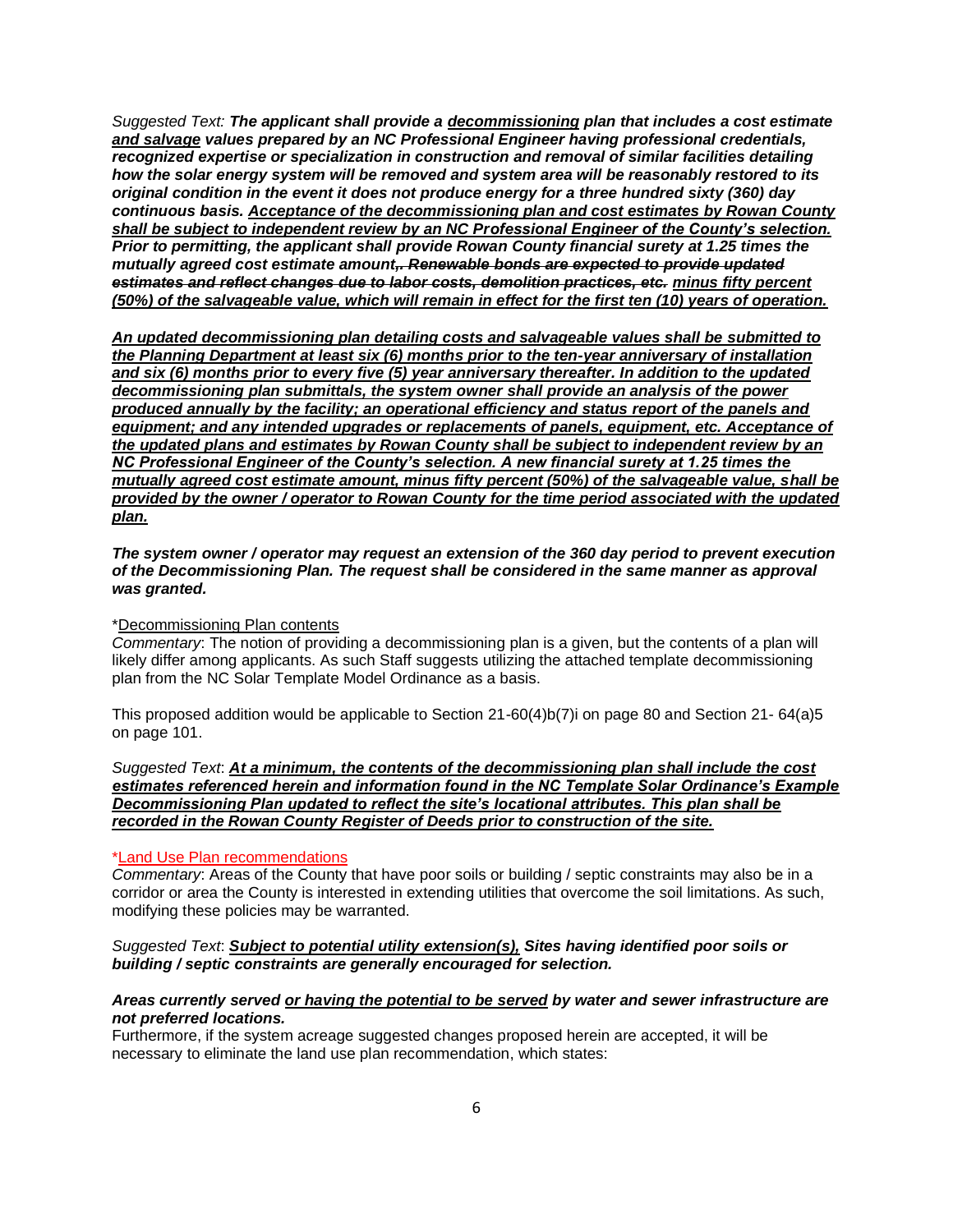#### *A maximum system acreage of 50 acres is preferred, but may be increased based on the site's ability meet all other requirements contained herein.*

#### \*Applicable Tax Implications

Commentary: Although not directly tied to its consideration of appropriateness in a zoning district, the question of applicable tax rate was posed by the Commission. Staff has provided the accompanying information based on conversations with the Tax Assessor.

Solar facilities are taxed on land value and improvement value; the land and any non-power producing buildings are considered real estate and the photovoltaic panels and related equipment are deemed business personal property. Land in a solar facility is not eligible for inclusion in the present use value system (agricultural use) and any lands transitioned from present use into solar production is responsible for three (3) year taxation in arrears at the general land use rate. There is no set market value for solar land, as the rate can be influenced by location, similar sales or lease rates, etc.

In contrast, the rate of taxation and depreciation is uniform throughout NC as established by the NC Dept. of Revenue (DoR). An eighty percent (80%) exemption is applied to the initial value of solar equipment as reported by the owner/operator and the adjusted value is subject to a depreciation schedule over an eighteen (18) year period. Minus the initial 80% exemption, the rate decreases from six percent (6%) in year one to seventy-five percent (75%) in year eighteen; refer to attached DoR schedule.

A three (3) year example of the overall property tax billing provided below is based on an assumed land value of \$200,000 and equipment value (business personal property) of \$80 million:

| Year          | Land    | <b>Business</b> | Depreciation | Adjusted   | Total      | Rowan   | Fire   | <b>Total Tax</b> |
|---------------|---------|-----------------|--------------|------------|------------|---------|--------|------------------|
|               | Value   | PP Value        | Schedule     | <b>BPP</b> | Assessed   | Tax     | Tax    | Bill             |
|               |         |                 |              |            | Value      |         |        |                  |
|               |         |                 |              |            |            |         |        |                  |
|               | 200,000 | 16,000,000      | 6%           | 15,040,000 | 15,240,000 | 100,203 | 12,192 | \$112,395        |
|               |         |                 |              |            |            |         |        |                  |
| $\mathcal{P}$ | 200,000 | 16,000,000      | 18%          | 13,120,000 | 13,320,000 | 87,579  | 10,656 | \$98,235         |
|               |         |                 |              |            |            |         |        |                  |
| 3             | 200,000 | 16,000,000      | 22%          | 12,480,000 | 12,680,000 | 83,371  | 10,144 | \$93,515         |
|               |         |                 |              |            |            |         |        |                  |

Taxation of the assed value is subject to the rate of the county, fire district, etc. in addition to the land value rate.

It's worth noting that if the solar facility is owned by a public service company, e.g. Duke Energy, the values and rates are established by NC DoR, and the example above does not apply.

Chairman Edds opened the public hearing to receive comments regarding the proposed text amendments. The following individuals addressed the Board:

• Brian Bednar, Chief Executive Officer of Birdseye Renewable Energy (Birdseye), located in Charlotte, North Carolina, described Birdseye as one of the earliest developers in the State. Mr. Bednar stated Duke Energy was one of Birdseye's largest partners. Mr. Bednar praised Mr. Muire and Planning Staff for their very thorough examination of solar energy. Mr. Bednar reported North Carolina was second in the country for solar. Mr. Bednar explained his job was to find the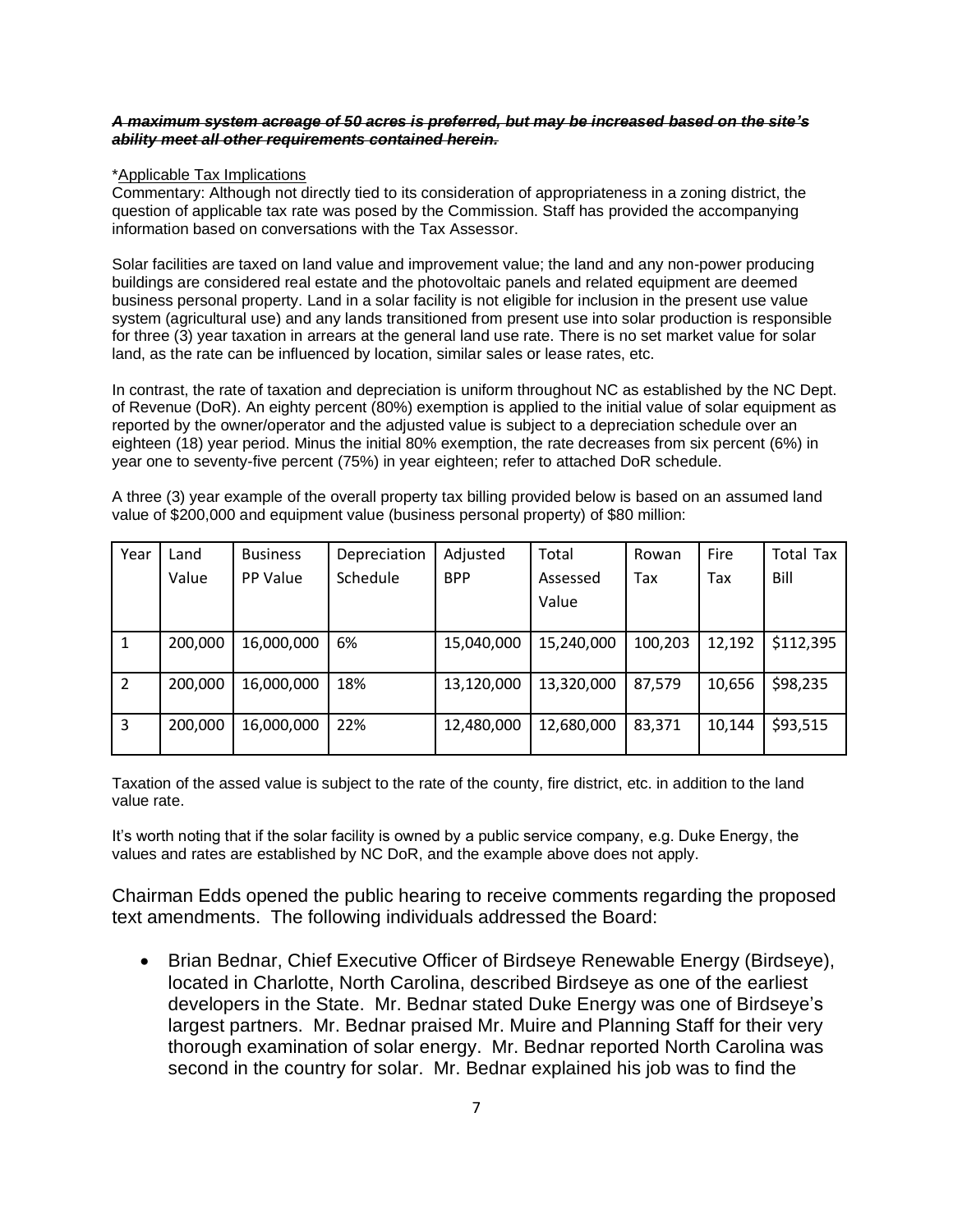balance of a piece of land that had interconnection capabilities but also met the criteria in a Land Use Plan (LUP). Mr. Bednar discussed the reasoning for larger solar farms and also the Planning Staff's recommendations with regards to the LUP.

Mr. Bednar disclosed that Birdseye had been working on a large project and had been working in the County for approximately two and a half years. The project was north of Hwy 52 on a piece of land owned by the Nash family. Mr. Bednar said the property did not perk and there was no water/sewer for the proposed 400-acre solar project. However; there was an existing power line where Duke Energy agreed a solar project of scale could cost-effectively be connected.

Mr. Bednar highlighted the considerations given when looking for a solar site. Mr. Bednar referred to buffer requirements and noted that planting of traditional commercial buffers had not been too successful. Mr. Bednar said Birdseye had successfully put in thirty feet of a naturalized area supplanted with native species that grew very quickly. Mr. Bednar said Birdseye had worked with US Fish and Wildlife, North Carolina Wildlife and Nature Conservationists to create buffers that had the least impact on the buffering/vegetation.

Mr. Bednar discussed setback requirements for solar projects. Using the Nash property as an example, Mr. Bednar felt it was impractical to require 50' setbacks through the middle of a project.

Lastly, Mr. Bednar said he felt the decommissioning plan was reasonable.

• Mike Barron, a resident of 360 Tamarac Shores Drive, expressed concern with long-term environmental impacts of solar farms. Mr. Barron asked who would be responsible for the clean-up of a solar farm if the solar company went bankrupt.

Commissioner Pierce explained to Mr. Barron the decommissioning plan would address the clean-up. Commissioner Pierce continued by saying that a solar company had a bond - or a line of credit - and those funds were escrowed to provide the County with the financial means from the solar company to put the property back as it initially was.

• Chris Carmody, Executive Director of Carolinas Clean Energy Business Association, agreed with Mr. Bednar's comments and stated that Planning Staff had done a great job with the proposed text amendments.

Mr. Carmody continued by saying he had emailed the Clerk to the Board a letter with recommendations and a study that had been done regarding the improvement in tax values, etc. Mr. Carmody mentioned personal property tax abatements and said the statute applied not just to solar but to 75 different items from public utilities to gas, etc.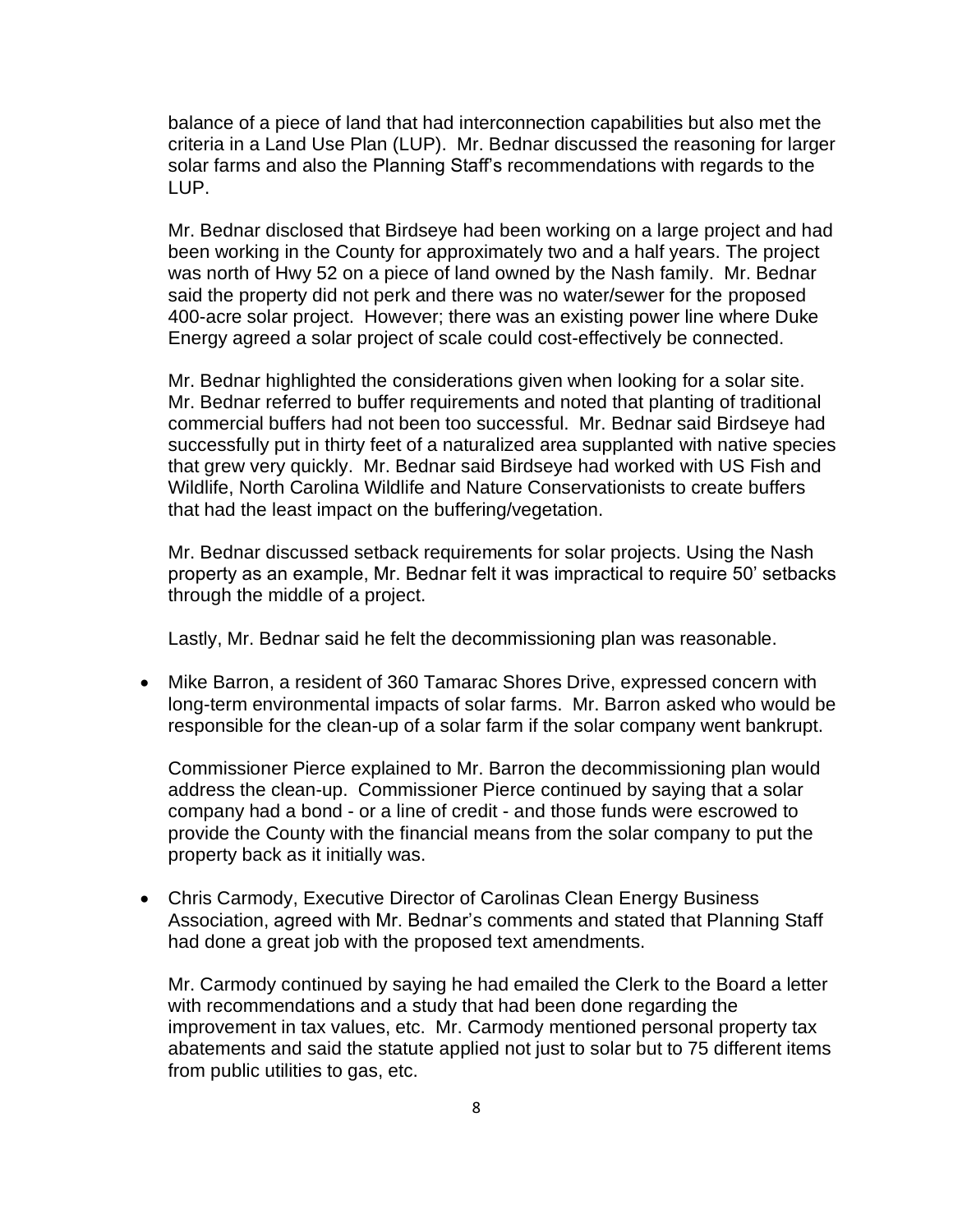Mr. Carmody described a 1,000-acre solar farm as large and 100 acres as small and noted there was a lot of acreage between the two (2) figures. Mr. Carmody said developers obviously liked flexibility; however, he agreed that the areas further out and not connected to water/sewer were the best for solar locations.

Mr. Carmody agreed with Mr. Bednar about the setbacks and that it was more esthetic to have the setback on the perimeter.

With regards to the decommissioning, Mr. Carmody felt Planning Staff had done a great job. Mr. Carmody described solar as a technology and not a commodity and that solar became cheaper and more efficient every year.

In closing, Mr. Carmody said the land could easily be converted back to the previous use at the end of its useful life.

At this point, the Board held another question and answer period with Mr. Muire.

Mr. Muire noted for the record the Board had received emailed comments from the following citizens: Kathy Webb, Laura Kruchkow, Jackie Wilson and Sam Nash.

Mr. Muire said the Board could continue the public hearing to April 5, 2021; however, he noted the expiration date of the current moratorium and pointed out that all board members would need to be present on April 5, 2021 if the public hearing was continued.

Chairman Edds questioned Mr. Muire about extending the current moratorium to allow time to continue to explore the alternatives that had been discussed. Mr. Muire responded that once the public hearing was closed, a motion could be made to schedule a public hearing for April 5, 2021 to consider an extension.

With no one else wishing to address the Board, Chairman Edds closed the public hearing.

Commissioner Pierce moved to set a public hearing for April 5, 2021 regarding an extension of the moratorium for thirty (30) days. The motion was seconded by Commissioner Klusman and passed unanimously.

Below are the amendments from the Draft 1.6 edition of the ZTA 02-19 text approved by the Commissioners. The page numbers and line references were associated with the document:

• Page 79 lines 21-25 and lines 20-24 on page 100 eliminated the internal setbacks within the system area: *Adjoining tracts of the same solar energy system may have a twenty-five feet (25') setback for panels and equipment along internal common tract lines, but where tract lines adjoin other properties or road rights-of-way the system area setback shall be 100'.*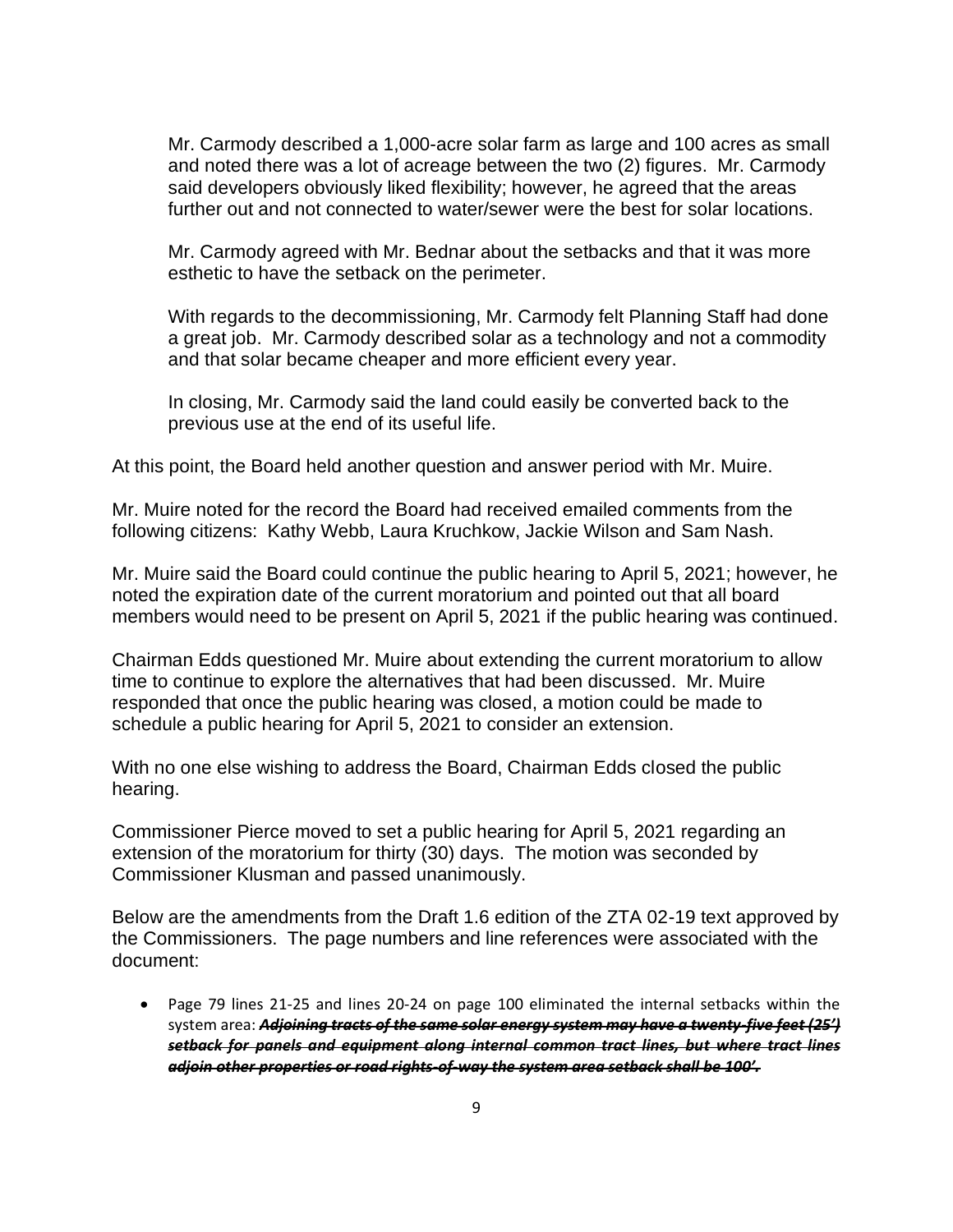- Page 101 line 28 eliminated the strikethrough text which reads: *Supplementary Materials. As applicable, the applicant shall provide the following with the conditional district permit application:*
- Page 79 lines 36/37 were changed to: *Size. Regardless of tract size, To preserve industrial properties for job creation, tax base and economic development opportunities, the maximum system area per utility scale solar energy system application shall be no greater than fifty (50) twenty-five (25) acres.*
- Page 80 lines 31-45 and lines 1-2 on page 81 and Page 101 lines 12-27 were changed by inclusion of the underlined text and eliminating the double strikethroughs: *The applicant shall provide a decommissioning plan that includes a cost estimate prepared by an NC Professional Engineer having professional credentials, recognized expertise or specialization in construction and removal of similar facilities detailing how the solar energy system will be removed and system area will be reasonably restored to its original condition in the event it does not produce energy for a three hundred sixty (360) day continuous basis. Acceptance of the decommissioning plan and cost estimates by Rowan County shall be subject to independent review by an NC Professional Engineer of the County's selection. Prior to permitting, the applicant shall provide Rowan County financial surety at 1.25 times the mutually agreed cost estimate amount,. Renewable bonds are expected to provide updated estimates and reflect changes due to labor costs, demolition practices, etc. which will remain in effect for the first ten (10) years of operation.*

*An updated decommissioning plan detailing costs shall be submitted to the Planning Department at least six (6) months prior to the ten-year anniversary of installation and six (6) months prior to every five (5) year anniversary thereafter. In addition to the updated decommissioning plan submittals, the system owner shall provide an analysis of the power produced annually by the facility; an operational efficiency and status report of the panels and equipment; and any intended upgrades or replacements of panels, equipment, etc. Acceptance of the updated plans and estimates by Rowan County shall be subject to independent review by an NC Professional Engineer of the County's selection. A new financial surety at 1.25 times the mutually agreed cost estimate amount shall be provided by the owner / operator to Rowan County for the time period associated with the updated plan.*

- The following new text was also added to the same Decommissioning section on pages 80 and page 101: *At a minimum, the contents of the decommissioning plan shall include the cost estimates referenced herein and information found in the NC Template Solar Ordinance's*  **Example Decommissioning Plan updated to reflect the site's locational attributes. This plan** *shall be recorded in the Rowan County Register of Deeds prior to construction of the site.*
- A copy of the Template Decommissioning Plan is attached for reference
- The following changes were made to the Land Use Plan Recommendations:
	- o *Subject to potential utility extension(s), sites having identified poor soils or building / septic constraints are generally encouraged for selection.*
	- o *Areas currently served or having the potential to be served by water and sewer infrastructure are not preferred locations.*
	- $\circ$  (The Commission opted to reject Staff proposal for eliminating this proposed change; the document for consideration had this policy as a double strikethrough) *A maximum system acreage of 50 acres is preferred, but may be increased based on the site's ability meet all other requirements contained herein*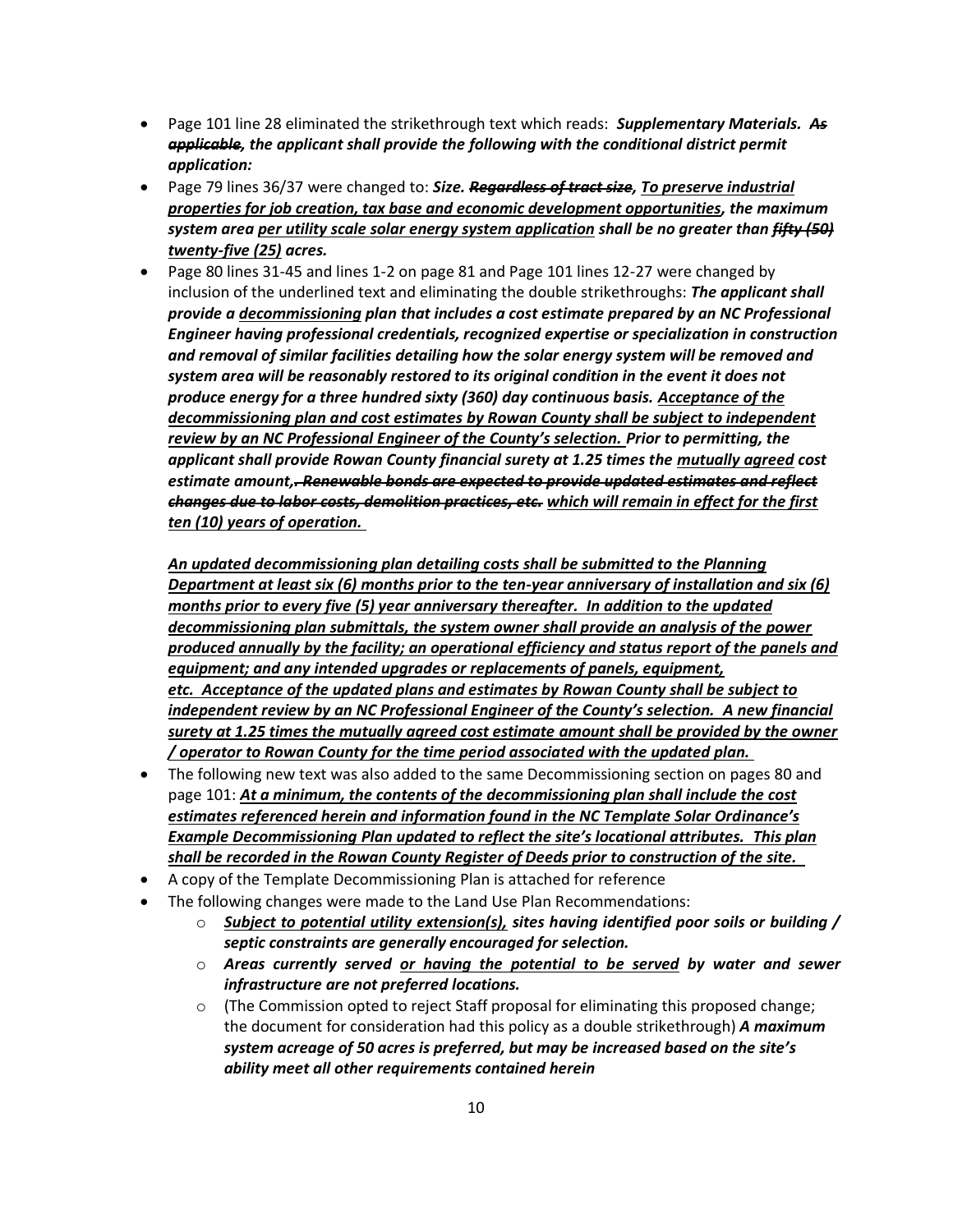# **5. PUBLIC HEARING: HOME FUNDING ACTION PLAN FY 21-22**

Planning Director Ed Muire reported that as a member of the Cabarrus/Iredell/Rowan HOME Consortium, Rowan County had been advised by the City of Concord it may receive funding for FY 21-22 similar to last year, i.e. approximately \$178,200 in project funds. Program funding was subject to change based on the actual allocation from HUD to the Consortium; changes in program funding by no more than ten percent (10%) did not require another public hearing. Furthermore, the County's program administrator has obtained other housing related grants from non-Federal sources and Staff anticipates that no local "match" for receipt of these funds to participate in the FY 21-22 budget year will be necessary.

Eligible program activities in the County's application for this program year will consider rehabilitation of owner-occupied housing.

Rowan County opted to solicit proposals for administration of its housing programs in 2012 and selected the Salisbury Community Development Corporation (CDC). During this partnership, the County and CDC Staff have successfully administered numerous rehabilitation projects. Based upon this successful collaboration and given the annual contract for services are less than \$25,000 [no formal bids are necessary per CFR]; Staff recommends the CDC administer the County's FY 21-22 HOME Program.

After conducting the public hearing for the HOME Funding Action Plan, it was Staff's recommendation to:

- Approve the FY 21-22 HOME Funding Action Plan and accept modification(s) of a decrease or increase in Consortium funding of ten percent (10%)
- Authorize the County Manager to sign the application as the Certifying Official
- Authorize the County Manager to sign all administrative and housing related documents associated with this program, including current and past Annual Agreements with the City of Concord
- Authorize the Chairman to enter into a contract with the Salisbury CDC to administer the County's program for FY 21-22

Chairman Edds opened the public hearing to receive citizen input regarding the HOME Funding Action Plan for FY 21-22. With no one wishing to address the Board, Chairman Edds closed the public hearing.

Chairman Edds moved to approve the HOME Funding Action Plan and accept modification(s) of a decrease or increase in Consortium funding of ten percent (10%); authorize the County Manager to sign the application as the Certifying Official; authorize the County Manager to sign all administrative and housing related documents associated with this program, including current and past Annual Agreements with the City of Concord; and to authorize the Chairman to enter into a contract with the Salisbury CDC to administer the County's program for FY 21-22. The motion was seconded by Commissioner Pierce and passed unanimously.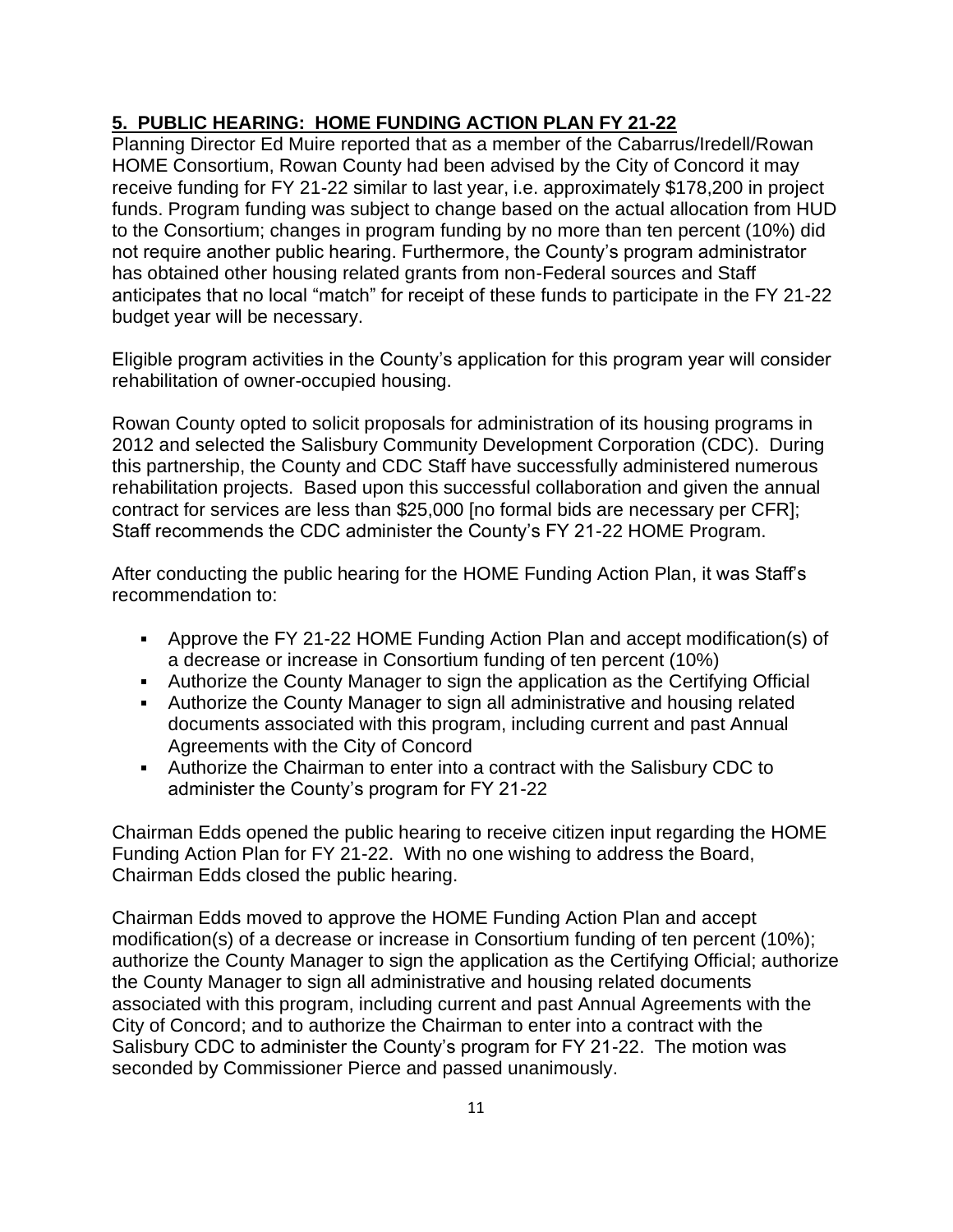### **6. PUBLIC HEARING TO CONSIDER NO WAKE ZONE EXTENSION AT TAMARAC SHORES MARINA**

During regular session on August 3, 2020, the Board of Commissioners voted to request an investigation by the Wildlife Resources Commission (WRC) to determine whether statutory authority may exist for establishment of a No-Wake Zone on High Rock Lake at Tamarac Shores Marina. The process was initiated as a result of a request from resident Michael Barron who lives on Tamarac Shores Drive.

The WRC submitted its No-Wake Zone Water Safety Hazards Matrix; however, it differed from Mr. Barron's initial request. The WRC Officer agreed the area had become much busier since the rule was codified in 1978 and Enforcement agreed that enlargement of the no-wake zone to accommodate the additional hazards to boater safety and water recreational activities was warranted.

According to Betsy Haywood, Water Safety Rulemaking Coordinator, the WRC Officer prepared the attached map showing a smaller area than Mr. Barron asked for. The WRC does not place no-wake markers to prevent property damage to docks or boats, nor for privacy, nor to prevent erosion. There is no history of boating accidents in the area but it is acknowledged that extending the no-wake zone would mitigate hazards to those enjoying water recreation, as well as boats entering and exiting the cove.

Chairman Edds opened the public hearing to receive citizen input regarding the proposed extension of the No-Wake Zone at Tamarac Shores Marina. The following individuals addressed the Board:

• Michael Barron of 360 Tamarac Shores Drive discussed the existing buoys near Tamarac Shores Marina. Mr. Barron said he was proposing the installation of one (1) additional buoy to protect his grandchildren and other swimmers in the cove. Mr. Barron felt his dock created a blind-spot and he stated when watercraft approached the buoy, the operator did not stop until right at the buoy. Mr. Barron said the buoys had been reset and had drifted over time. Mr. Barron referenced the videos he had provided (August 3, 2020 Commission Meeting). Mr. Barron said he was not worried his dock would be damaged and since he would have to pay for the buoy, he proposed to purchase one (1) additional buoy to put on the other side of his dock in order to slow down the watercraft. Mr. Barron suggested placing the buoy 80 yards from the shoreline. Mr. Barron emphasized his concerns were due to safety issues.

Chairman Edds noted the Wildlife Resources Commission regulated water safety and he shared similar concerns with his own property located on High Rock Lake.

Mr. Barron said he was not complaining about anything but the wake and reiterated no one stopped for a buoy until they reached the buoy. Mr. Barron again stated his main concern was for safety. Mr. Barron said if the buoy was extended beyond where it was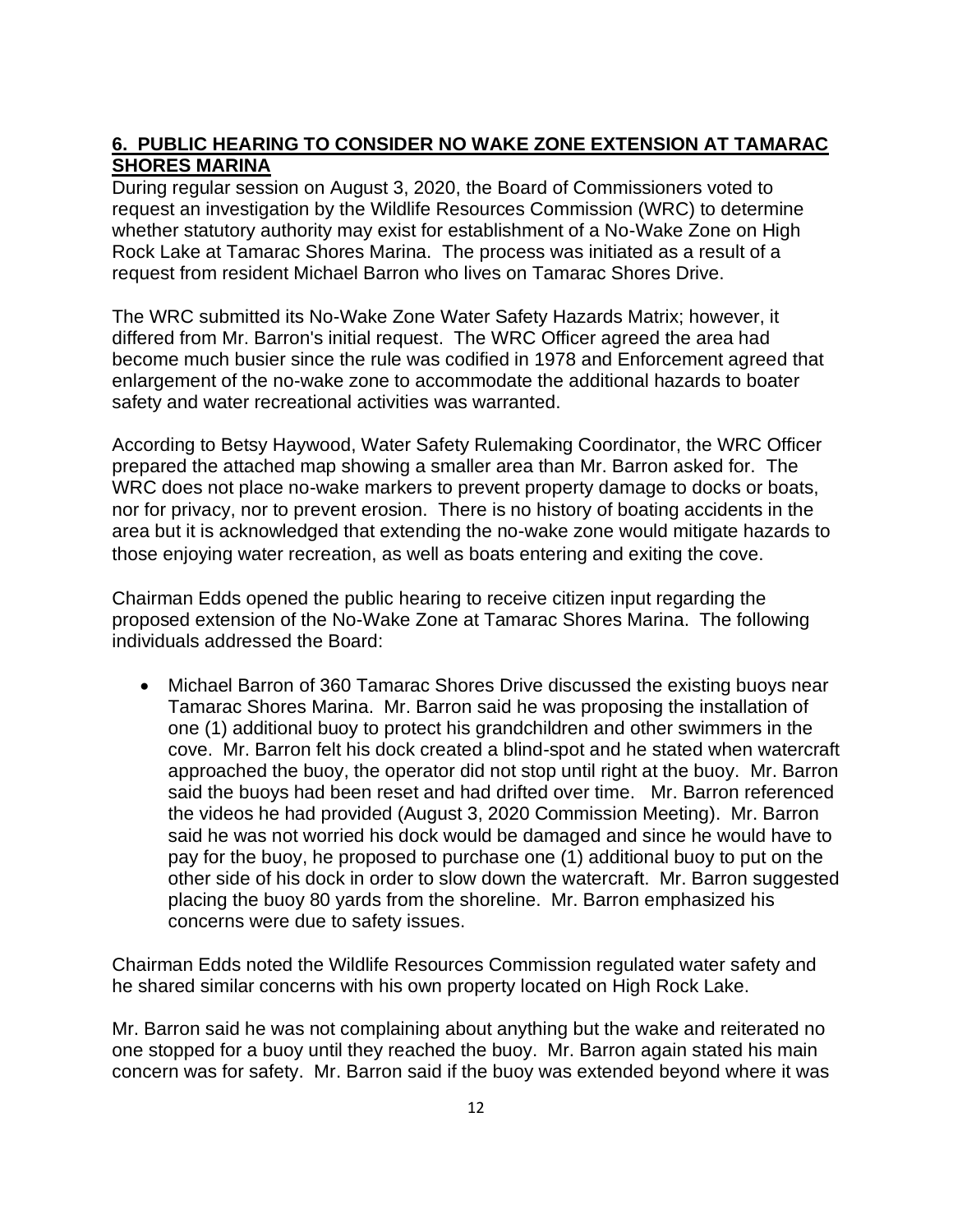actually needed, watercraft operators would slow down in time for where they needed to in the congested area under consideration.

Chairman Edds noted that based on the recently completed assessment, the Wildlife Enforcement Officer agreed an extension was warranted. However; the Officer prepared a map indicating a smaller area than what Mr. Barron proposed.

Commissioner Pierce said he understood Mr. Barron's point; however, the Board had to be consistent. Commissioner Pierce did not feel Mr. Barron's chances to deviate from the Officer's recommendation were good. Commissioner Pierce said if the Board agreed to request the expansion indicated by Mr. Barron, the Board would have to be willing to make the exception for everyone that wanted to stop the boats.

Carolyn Barger, Clerk to the Board, suggested the Board table a decision to its April 5, 2021 meeting to allow additional research and to ask additional questions from the Wildlife Resources Commission about existing buoys and the recommended buoy placement.

Chairman Edds was agreeable to tabling a decision and explained to Mr. Barron if the vote was taken tonight, it would be for the Officer's recommendation.

With no one else wishing to provide comments, Chairman Edds closed the public hearing.

Chairman Edds moved to table the issue to April 5, 2021 and said he would get information from the Wildlife Resource Officer and Ms. Haywood. The motion was seconded by Commissioner Pierce and passed unanimously.

# **7. FINANCIAL REPORTS**

Finance Director James Howden presented several financial graphs depicting the following information:

- Annual Cumulative Expenditure Comparisons as of February 2021. \$96,186,493
- Annual Cumulative Revenue Comparisons as of February 2021. \$120,758,108
- Annual Cumulative Current Year Property Tax Comparisons as of January 2021. \$80,962,564
- Annual Cumulative Sales Tax Comparisons as of November in FY '21. \$12,519,066

### **8. BUDGET AMENDMENTS**

Finance Director James Howden presented the following budget amendments for the Board's consideration:

• Sheriff – Recognize check from a public donation and budget to expense account of Meeting/Training Food account. \$500